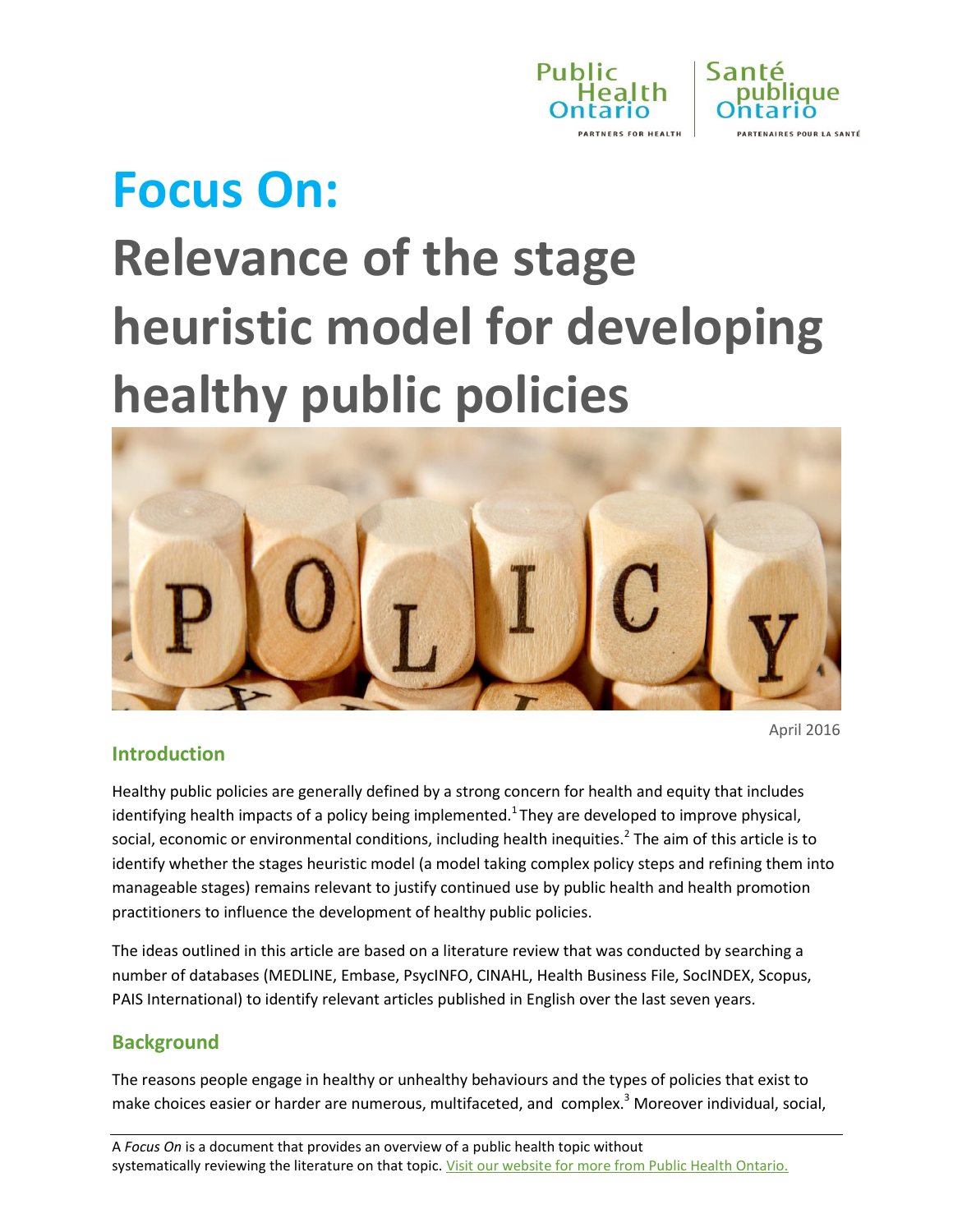cultural, environmental, economic and political factors add layers of complexity<sup>3</sup> as does interorganizational and network relationships at local, provincial, federal and international levels.<sup>4</sup>Therefore, public health and health promotion practitioners need to consider that it is not possible to examine these factors independent of each other;<sup>5</sup> rather it requires a holistic approach to solving complex problems that evolves over time.<sup>3</sup> This holds true when working to influence the policymaking process. 5,6

# **The policymaking process**

The policymaking process is comprised of a large number of actors including decision makers, institutions and citizens.<sup>7</sup> It includes defining a problem, using evidence to identify potential solutions and engaging in knowledge brokering and transfer in order to influence policy outcomes.<sup>7</sup> Of particular importance is that this process does not happen at one point in time. It occurs over a long period of time and can involve many different factors.<sup>4</sup> Therefore, there is a desire to make this potentially complex and overwhelming process more simple and manageable.<sup>4</sup> Theoretical concepts can be used to break up the policymaking process.<sup>8</sup> The stages heuristic model is recognized as one way to break up the policy process.<sup>4</sup>

# **Stages heuristic model**

This model has endured over sixty-years (first cited in 1956) as a way to explore and understand the policymaking process and "remains a useful heuristic to explore a complex world". <sup>4(p.310)</sup> The term heuristic means to simplify how to make judgements and decisions.<sup>9</sup> This model provides a basis to understand the policymaking process by presenting the process as a fluid cycle of stages: agenda setting, policy formation, decision making/policy adoption, implementation, and evaluation.<sup>7,10</sup> It also offers a way to take something complex and break it down into manageable 'stages' as a means to ensure policy success.<sup>5</sup>

Criticisms of the stages heuristic model exist. One such criticism is that this model does not identify what is driving the policy forward<sup>10</sup> and that the model fails to address the complexity of policymaking.<sup>11</sup> Another example is that it does not "address the dynamics of multiple, interacting, iterative and incremental cycles of action at many different levels of mutual and reciprocal action at the same time."<sup>11(p.83)</sup> Historically, this model was presented as a linear process that happens in a very orderly sequence in which equal time is allocated for each stage.<sup>12</sup> However, according to the National Collaborating Centre for Healthy Public Policy (NCCHPP) "it is understood that these stages sometimes occur simultaneously, sometimes appear in inverse order and are sometimes rapidly skirted…each of these stages corresponds to several 'moments' in the life of a policy, which are related to specific activities associated with the policy."<sup>10(p.1)</sup> Figure 1 visually outlines this turbulent flow and represents the complexity and inter-relationship between the stages. $^{10}$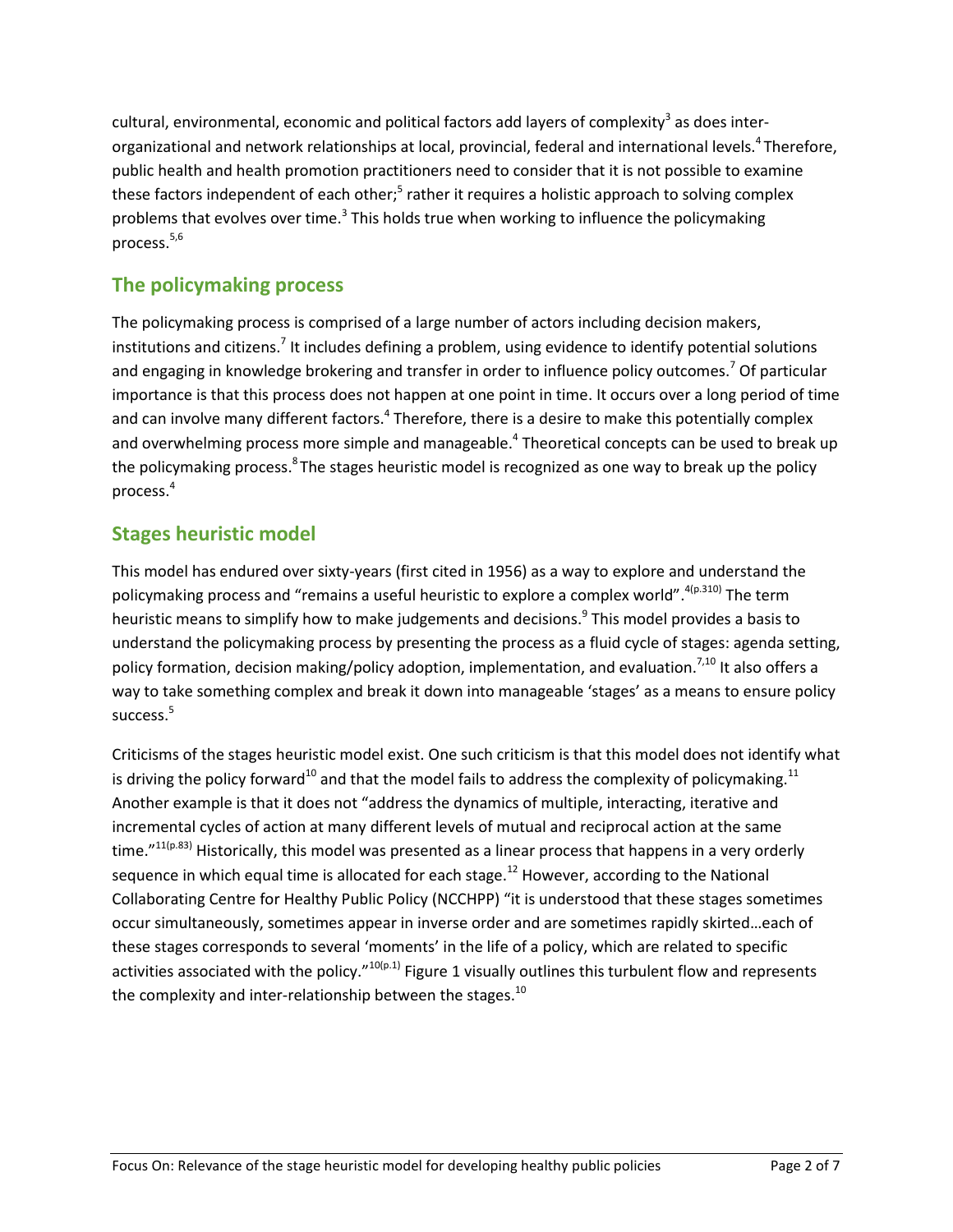Figure 1: Stages in policymaking: a turbulent flow<sup>10(p.2)</sup>



Some advantages are offered by applying this model. For example, the stages heuristic model "disaggregates the policy process into manageable segments,"  $13(p.6)$  making it simple and understandable. It also "makes it possible to identify different 'moments' in the life of a public policy and to adapt information sharing, persuasion and action strategies as appropriate,"<sup>10(p.5)</sup> and helps identify where public health and health promotion practitioners may contribute to the policy making process.<sup>13</sup>

# **Issue of relevance**

Several theories and models have been developed to influence the policymaking process.<sup>14</sup> However, all theories and models that were highlighted in the literature had disadvantages. For example, Real-Dato found when comparing the Advocacy Coalition Framework, Punctuated-Equilibrium Theory and Multiple Streams Approach that "they too suffered from the inability to state clearly underlying processes nor do they pay attention to the end results; policy outputs of policy decisions."<sup>15(p.121)</sup> A literature review prepared for Peel Public Health identified that "no single policy model offers a fully comprehensive description or understanding of the policy process as each answers somewhat different questions."13(p.4) Lastly, the NCCHPP's briefing note on the stages model concluded "the stages model can illuminate only part of the complexity of public policy processes and, most importantly, like other models, it has no predictive ability."<sup>10(p.6)</sup> Together, these findings highlight two key points: the stages heuristic model still has relevance because no other theory or model has been identified as the leading model, and other models similar to the stage model have disadvantages. Given the intent of this article to explore the relevance of the stages heuristics model, it appears that it remains a relevant model to consider as an option.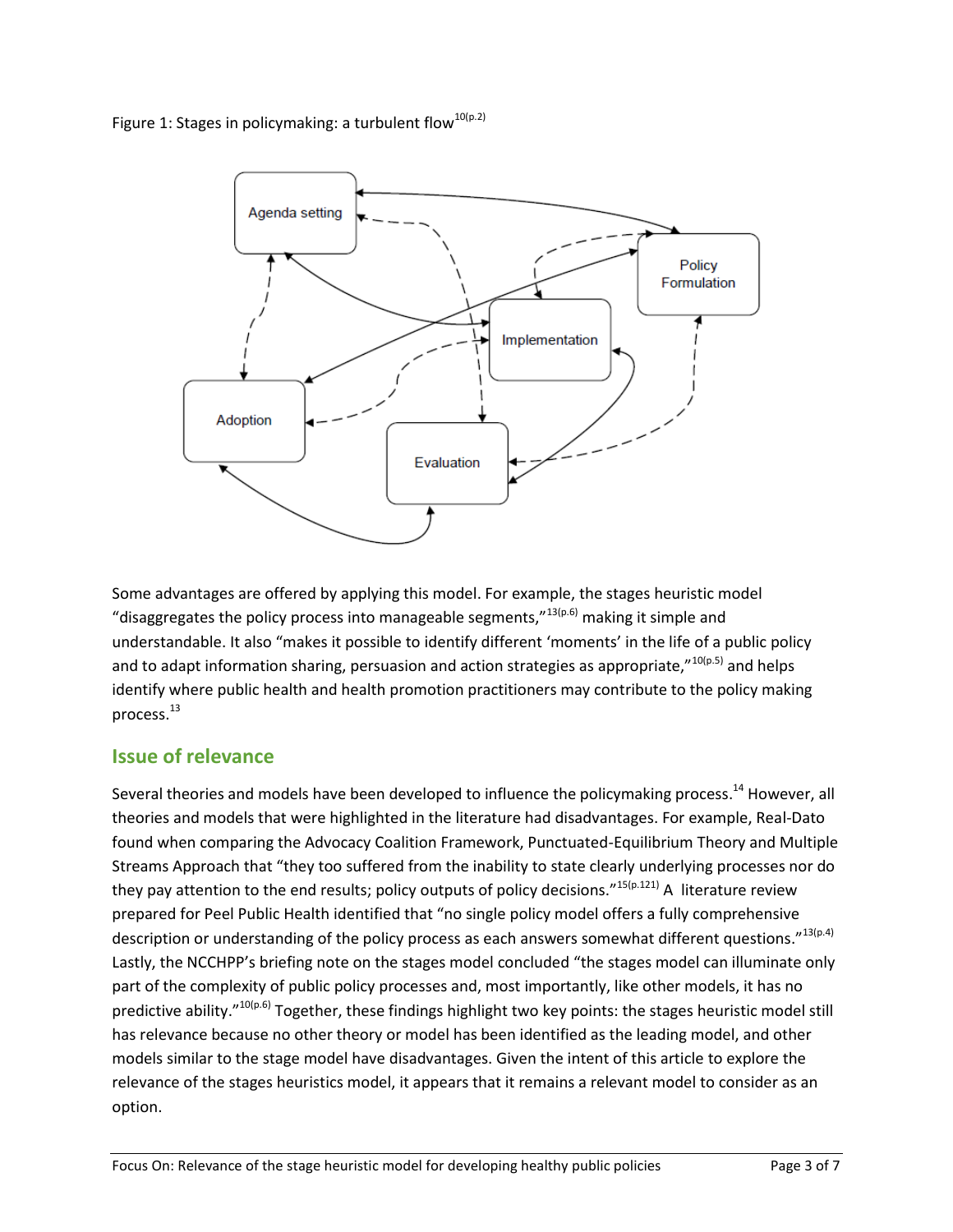# **Implications: Eight steps for developing healthy public policies**

The results of this literature review are being used to inform the revision of Public Health Ontario's eight steps for developing healthy public policies document, of which the theoretical underpinning is the stages heuristic model. Figure 2 provides an overview of the eight steps organized into three stages: planning, implementation and evaluation.



Figure 2: Eight steps for developing healthy public policies<sup>16</sup>

These eight steps closely mirror the five common stages of the stages heuristic model presented in Figure 1:

- agenda setting (identify, describe and analyze the problem),
- policy formation (identify and analyze policy options, determine and understand decision makers and influencers, assess readiness for policy development, develop an action plan),
- policy implementation (implement the action plan and facilitate the adoption and implementation of the policy), and
- policy review (monitor and evaluate the policy)

# **Conclusion**

The evidence reviewed demonstrates that the stages heuristic model remains relevant and can be used by public health and health promotion practitioners when developing healthy public policies. Public Health Ontario used this evidence to update existing, and generate new knowledge products, and to inform the revision of the eight steps for developing healthy public policies. Given that the evidence indicates this model is still applicable, the result is an update to steps that closely align with the five common stages of the stages heuristic model.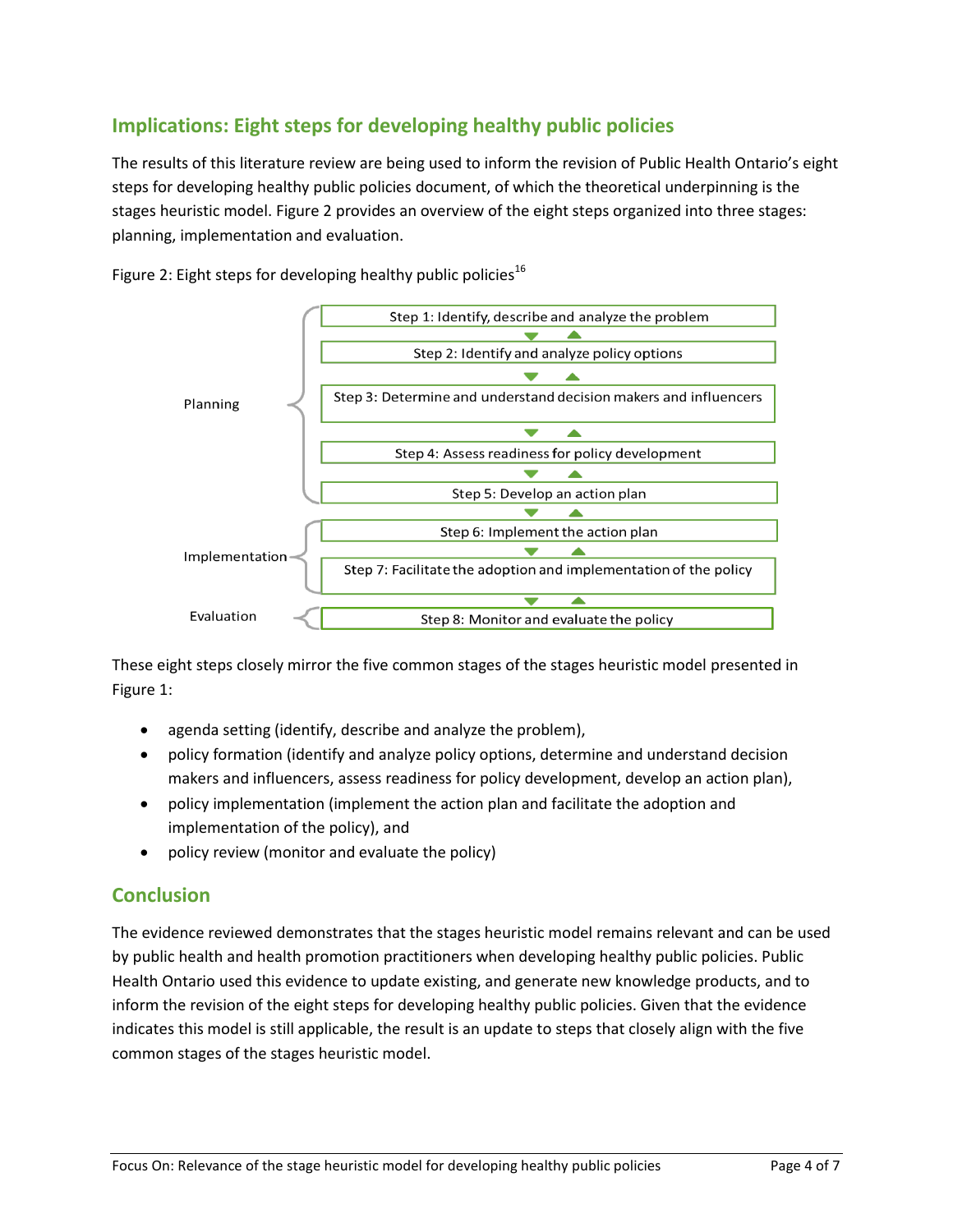#### **References**

- 1. World Health Organization. Adelaide recommendations on healthy public policy. Second International Conference on Health Promotion, Adelaide, South Australia, 5-9 April 1988 [Internet]. Geneva: World Health Organization; c2016 (cited 2015 April 15). Available from: [www.who.int/healthpromotion/conferences/previous/adelaide/en/index1.html](http://www.who.int/healthpromotion/conferences/previous/adelaide/en/index1.html)
- 2. Milo N. Glossary: Healthy public policy. J Epidemiol Community Health. 2001;55(9):622-3. Available from: <http://jech.bmj.com/content/55/9/622.full.pdf+html>
- 3. Tremblay M, Richards L. Complexity: a potential paradigm for a health promotion discipline. Health Promot Int. 2014;29(2):378-88.
- 4. Walt G, Shiffman J, Schneider H, Murray SF, Brugha R. 'Doing' health policy analysis: methodological and conceptual reflections and challenges. Health Policy Plan. 2008;23(5):308-17. Available from: <http://heapol.oxfordjournals.org/content/23/5/308.full.pdf+html>
- 5. Cairney P. How can policy theory have an impact on policy making [Internet]. Paper presented at: International Conference on Public Policy. 2013 Jun; Grenoble.[cited 2015 April 15]. Available from: [https://paulcairney.files.wordpress.com/2013/08/paul-cairney-icpp-4-6-13-how-can-policy-theory-inform](https://paulcairney.files.wordpress.com/2013/08/paul-cairney-icpp-4-6-13-how-can-policy-theory-inform-policymaking.pdf)[policymaking.pdf](https://paulcairney.files.wordpress.com/2013/08/paul-cairney-icpp-4-6-13-how-can-policy-theory-inform-policymaking.pdf)
- 6. World Health Organization. Health in all policies training manual [Internet]. Geneva: World Health Organization; c2016 [cited 2015 April 15]. Available from: [http://www.who.int/social\\_determinants/publications/health-policies-manual/en/](http://www.who.int/social_determinants/publications/health-policies-manual/en/)
- 7. Fafard P. Evidence and healthy public policy: insights from health and political sciences [Internet]. Montreal, QC: National Collaborating Centre for Healthy Public Policy;2008 [cited 2015 October 8]. Available from: [http://cprn.org/documents/50036\\_EN.pdf](http://cprn.org/documents/50036_EN.pdf)
- 8. Rutten A, Gelius P, Abu-Omar K. Policy development and implementation in health promotion-from theory to practice: the ADEPT model. Health Promot Int. 2010;26(3):322-9.
- 9. Shah AK, Oppenheimer DM. Heuristics made easy: An effort-reduction framework. Psychol Bull. 2008;134(2):207-22.
- 10. Benoit F. Public policy models and their usefulness in public health: the stages model. Montreal, QC: National Collaborating Centre for Healthy Public Policy; 2013. Available from: [http://www.ncchpp.ca/docs/ModeleEtapesPolPubliques\\_EN.pdf](http://www.ncchpp.ca/docs/ModeleEtapesPolPubliques_EN.pdf)
- 11. Breton E, De Leeuw E. Theories of the policy process in health promotion research: a review. Health Promot Int. 2011;26(1):82-90.
- 12. Sabatier P. Theories of the policy process.  $2^{nd}$  ed. Boulder, CO: Westview Press; 2007.
- 13. Moloughney B. The use of policy frameworks to understand public health-related public policy processes: a literature review. Final report, October 2012 [Internet]. Brampton, ON: Peel Public Health; 2012 [cited 2015 Oct 8]. Available from: [www.peelregion.ca/health/library/pdf/Policy\\_Frameworks.PDF](http://www.peelregion.ca/health/library/pdf/Policy_Frameworks.PDF)
- 14. Exworthy M. Policy to tackle the social determinants of health: using conceptual models to understand the policy process. Health Policy Plan. 2008;23(5):318-27.
- 15. Real-Dato J. Mechanisms of policy change: a proposal for a synthetic explanatory framework. J Comp Policy Anal Res Pract. 2009;11(1):117-43.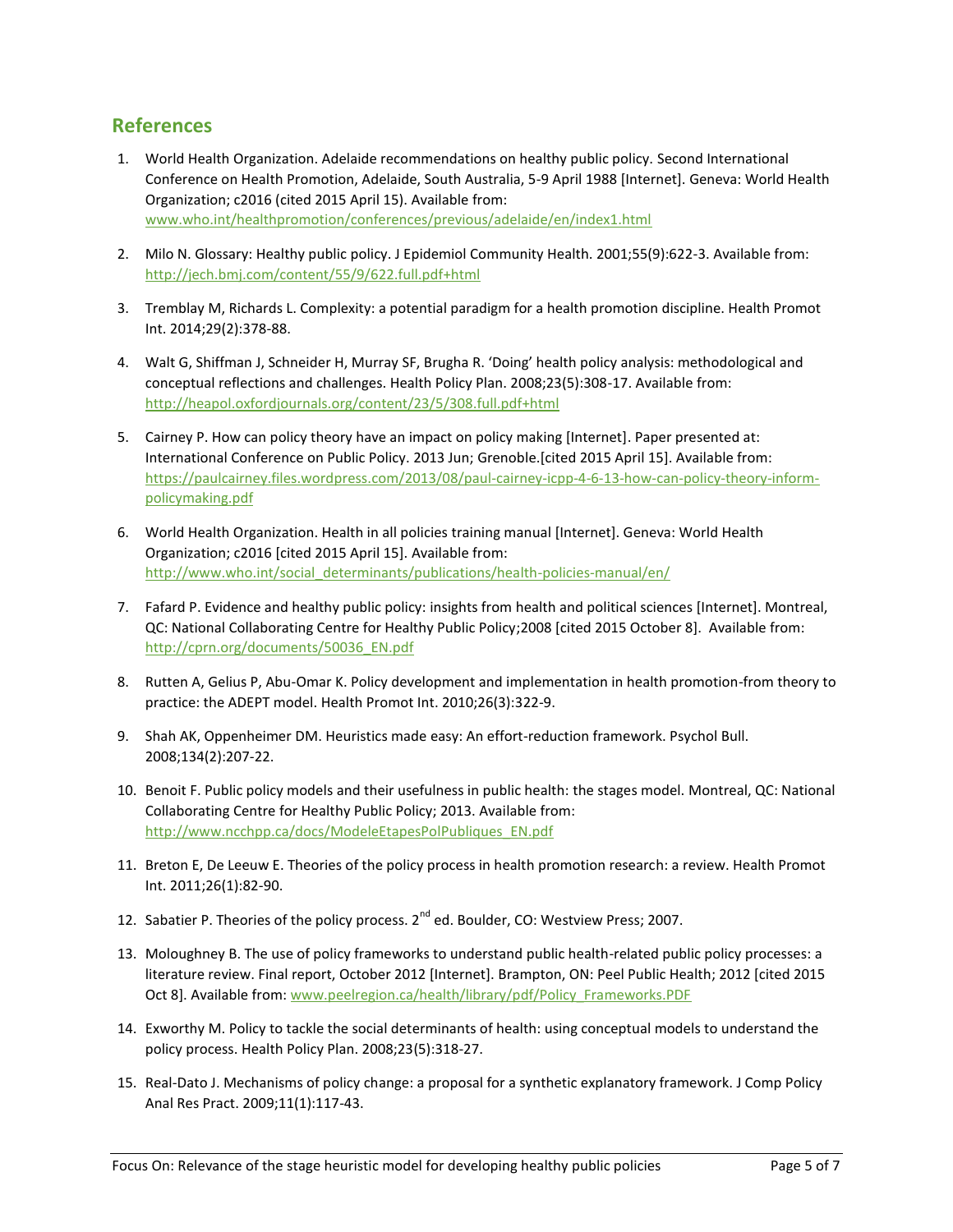16. Ontario Agency for Health Protection and Promotion (Public Health Ontario). Eight steps for developing healthy public policies: a workbook. Toronto, ON: Queen's Printer for Ontario; [forthcoming 2016].

#### **Author**

Kim Bergeron, Health Promotion Consultant, Health Promotion Capacity Building, Public Health Ontario

#### **Citation**

Ontario Agency for Health Protection and Promotion (Public Health Ontario). Bergeron K. Focus On: The relevance of the stage heuristic model for developing healthy public policies. Toronto, ON: Queen's Printer for Ontario; 2016

ISBN 978-1-4606-7668-4

©Queen's Printer for Ontario, 2016

### **Disclaimer**

This document was developed by Public Health Ontario (PHO). PHO provides scientific and technical advice to Ontario's government, public health organizations and health care providers. PHO's work is guided by the current best available evidence.

PHO assumes no responsibility for the results of the use of this document by anyone.

This document may be reproduced without permission for non-commercial purposes only and provided that appropriate credit is given to Public Health Ontario. No changes and/or modifications may be made to this document without explicit written permission from Public Health Ontario.

An earlier version of the content of this article was published in the Ontario Health Promotion E-Bulletin 2015, 911.

### **Health Promotion Capacity Building at Public Health Ontario**

Health Promotion Capacity Building works with Ontario's public health system, community health care intermediaries and partner ministries. Available in both official languages, our services and resources support the development of public health core competencies. Visit us at: [www.publichealthontario.ca/hpcb](http://www.publichealthontario.ca/hpcb)